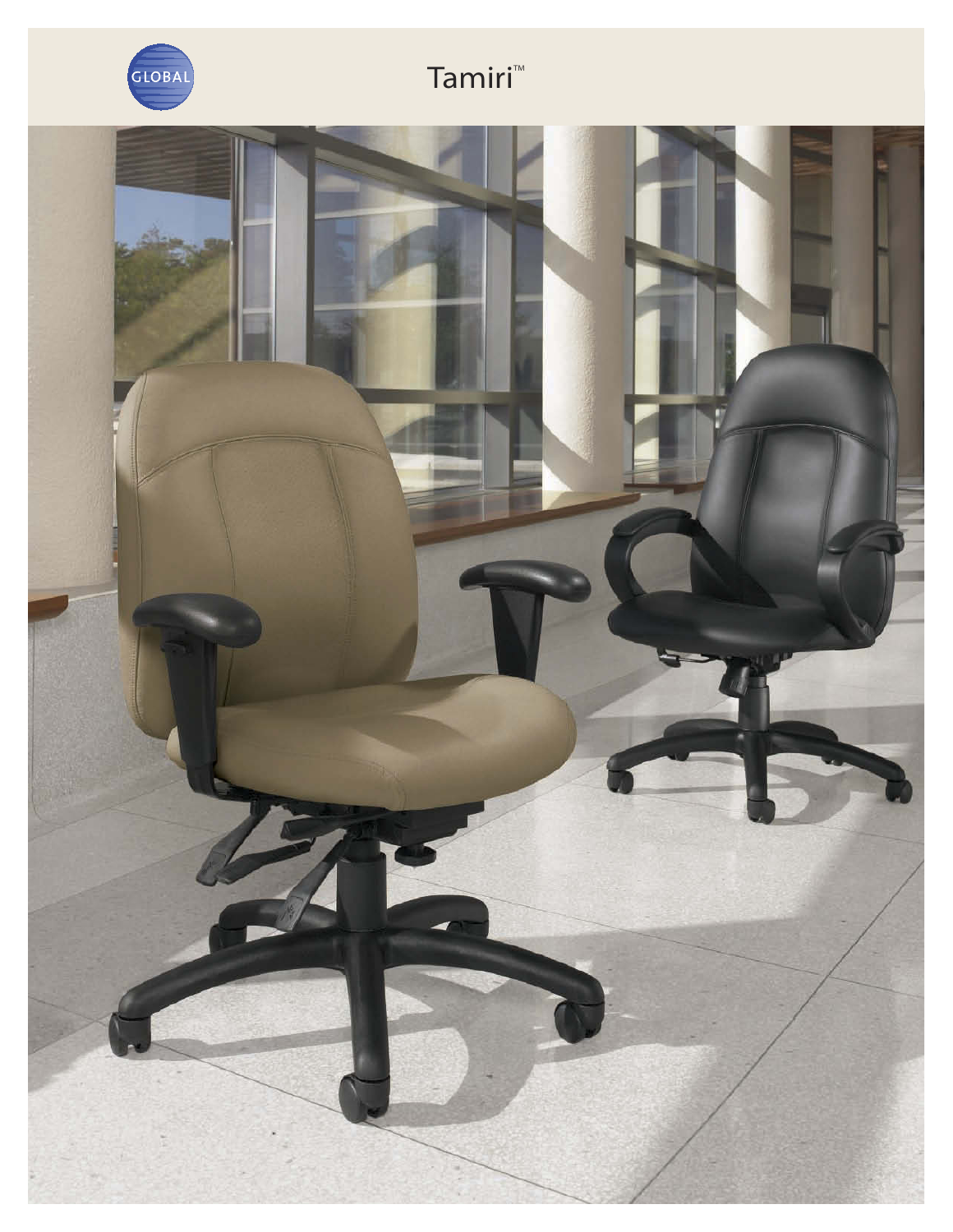

## Tamiri<sup>™</sup>



**4521-3** Medium Back Multi-Tilter



**4526** High Back Tilter



**4528-5** Medium Back Operator



**4528-6** Medium Back Task



**Multi-Tilter**

Independent, infinite position back and seat angle adjustment with tilt-lock control. Forward seat tilt-lock, pneumatic seat height adjustment and back height adjustment. Tilt tension control.



**Tilter** Infinite position tilt-lock and pneumatic seat height adjustment. Tilt tension control. Fixed back height.



**Operator**

Single lever seat and back angle adjust independently and lock in any position. Pneumatic seat height adjustment and back height adjustment.



**Task** Pneumatic seat height adjustment. Back height and seat depth adjustments.



Luxurious and functional, Tamiri is a complete line of seating to include executive, managerial and multi – task designs.

**A.** (3N) height adjustable curved arms are standard on multi-tilter and task models. **B.** Loop arms are standard on tilter models. **C.** A combination of solid leather and perforated leather (Black) is both elegant and modern.